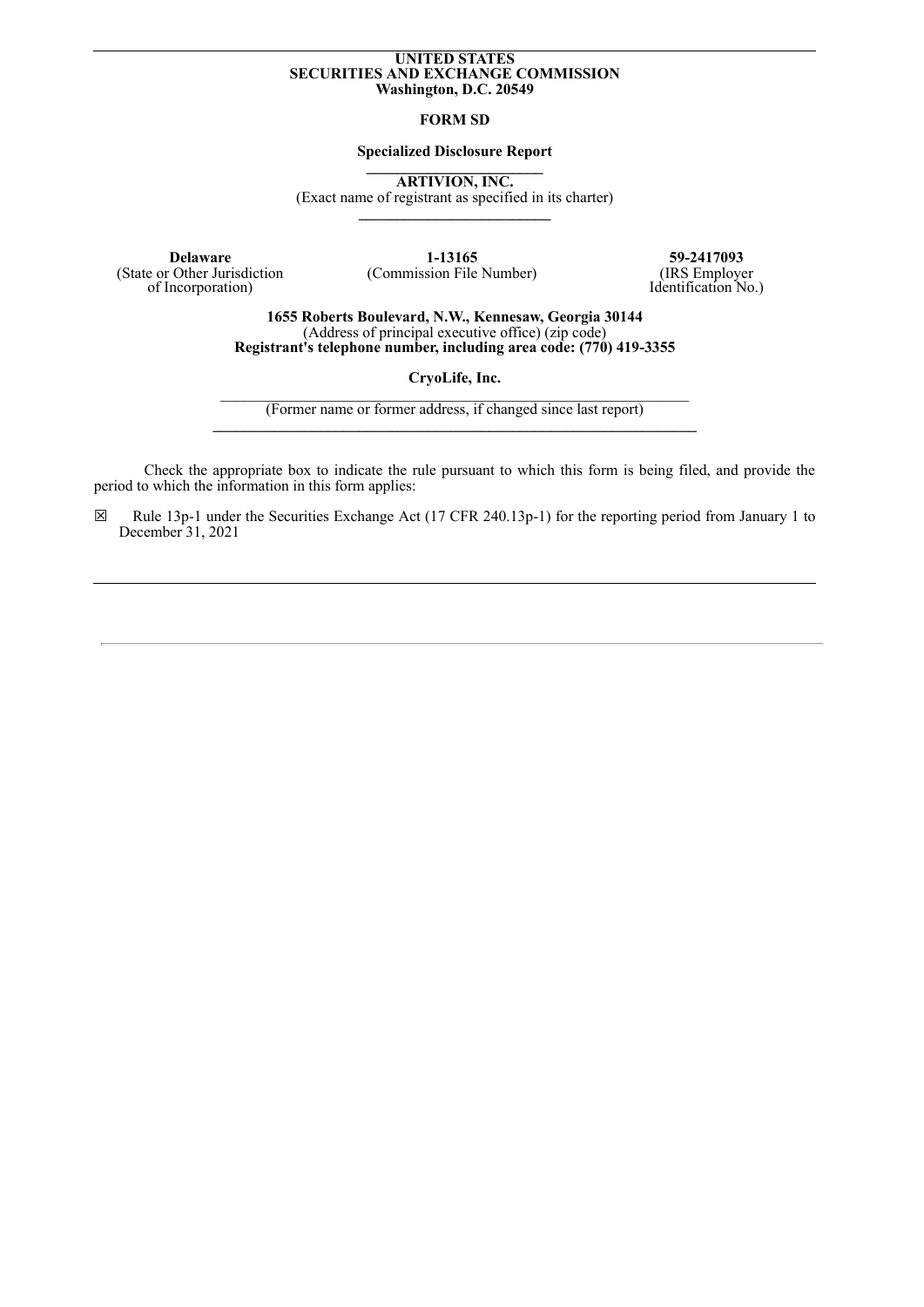## **Item 1.01 Conflict Minerals Disclosure and Report**

This Form SD of Artivion, Inc. (the **"Company"**) is filed pursuant to Rule 13p-1 promulgated under the Securities Exchange Act of 1934, as amended, for the reporting period January 1, 2021 to December 31, 2021.

A copy of the Company's Conflict Minerals Report is provided as Exhibit 1.01. This Form SD and the Conflict Minerals Report is publicly available on the Company's website at http://investors.artivion.com.

# **Item 1.02 Exhibit**

As specified in Section 2, Item 2.01 of this Form SD, the Company is hereby filing its Conflict Minerals Report as Exhibit 1.01 to this Form SD.

# **Item 2.01 Exhibits**

**Exhibit No. Description**<br>1.01 **Conflict Min** [1.01](#page-3-0) Conflict Minerals Report as required by Item 1.01 and 1.02 of this Form

2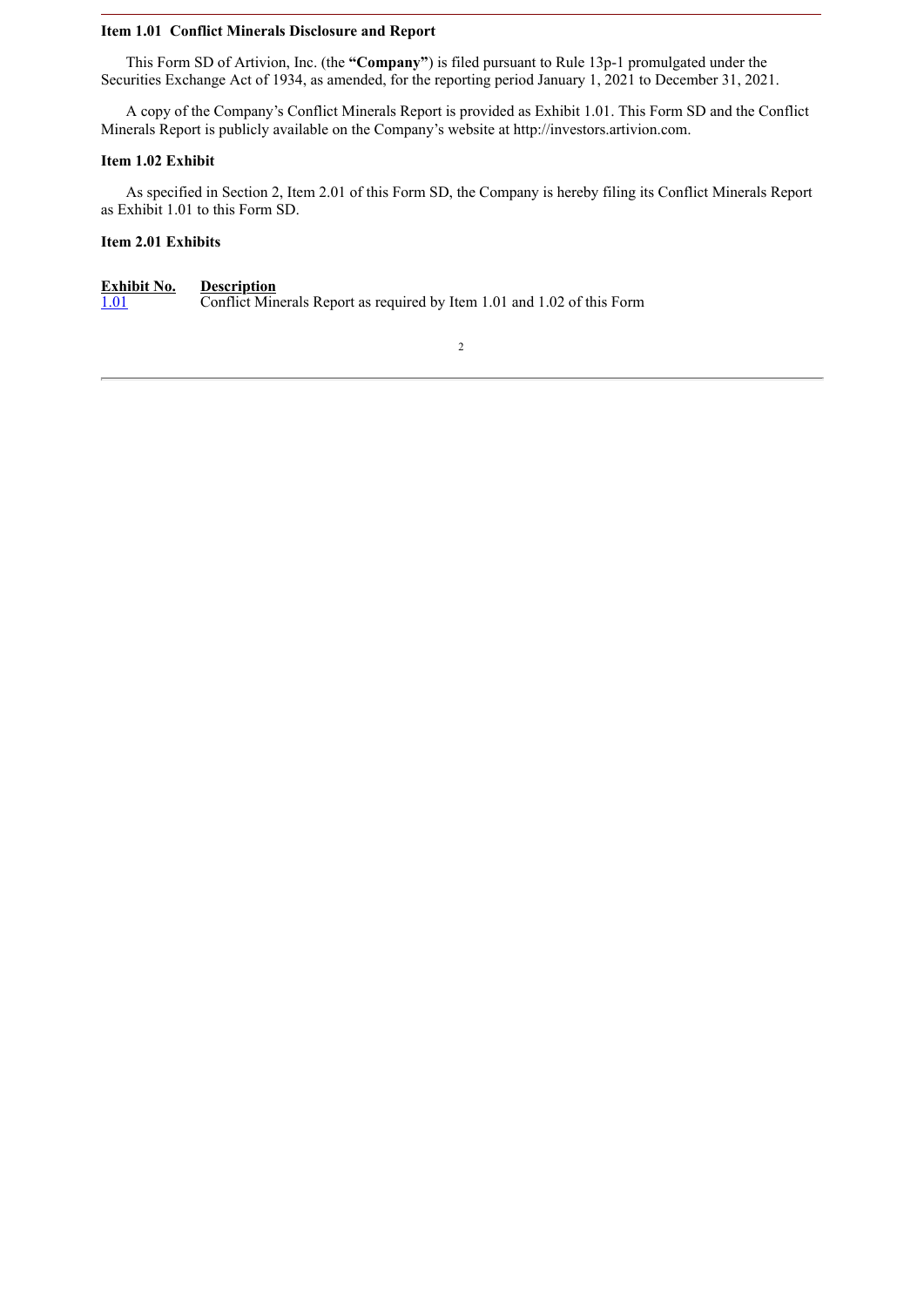# **SIGNATURES**

Pursuant to the requirements of the Securities Exchange Act of 1934, Artivion, Inc. has duly caused this report to be signed on its behalf by the undersigned hereunto duly authorized.

Date: May 26, 2022

ARTIVION, INC.

| By:    | /s/ Jean F. Holloway                    |  |
|--------|-----------------------------------------|--|
| Name:  | Jean F. Holloway                        |  |
| Title: | Senior Vice President, General Counsel, |  |
|        | Chief Compliance Officer, and           |  |
|        | Corporate Secretary                     |  |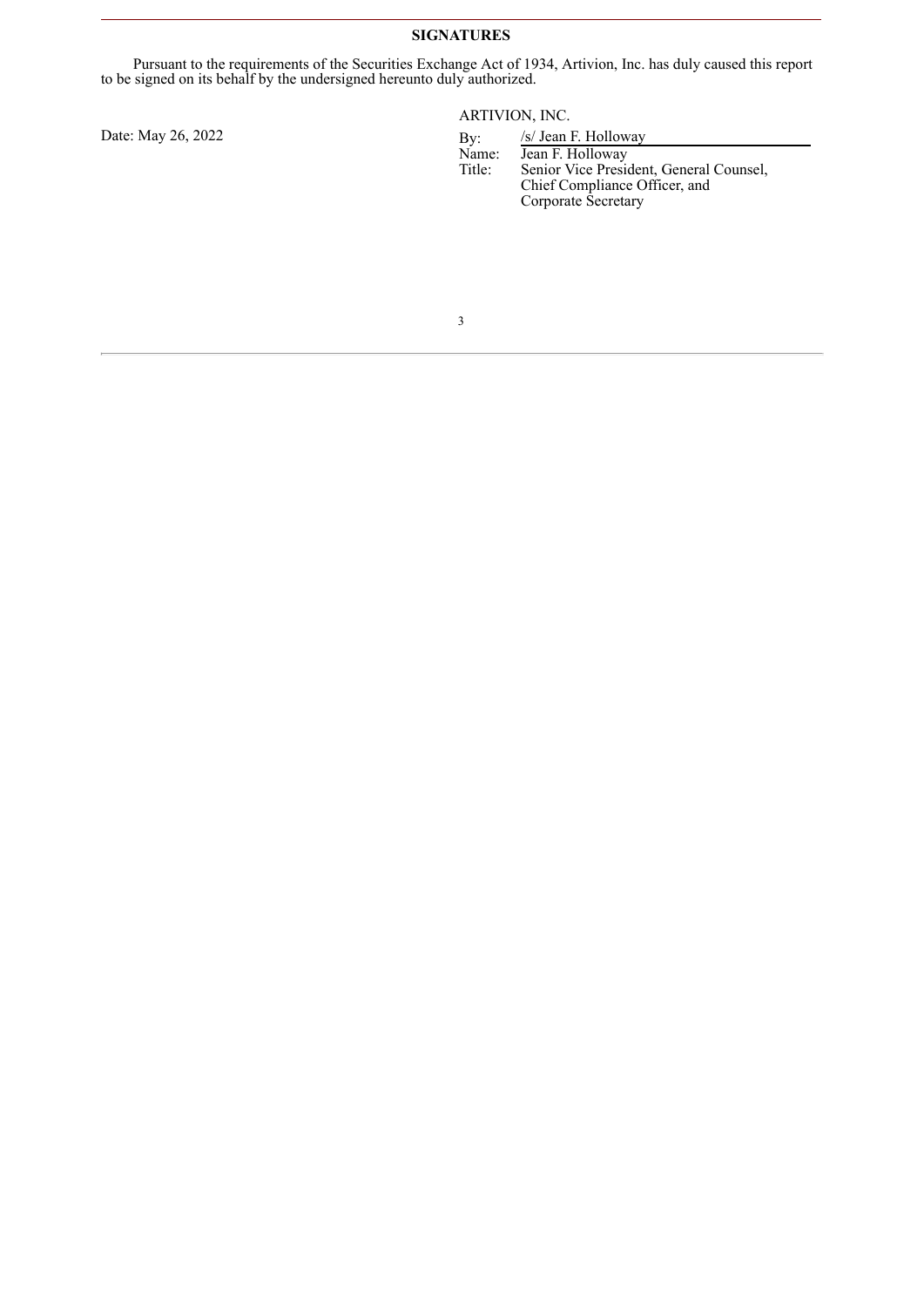#### **Artivion, Inc. Conflict Minerals Report For the reporting period January 1, 2021 to December 31, 2021**

#### <span id="page-3-0"></span>*Background*

This Conflict Minerals Report (the "**Report**") of Artivion, Inc. ("**Artivion**," the "**Company,**" "**we**," or "**us**") has been prepared pursuant to Rule 13p-1 and Form SD (the "**Rule**") promulgated under the Securities Exchange Act of 1934, as amended, for the reporting period January 1, 2021 to December 31, 2021. The Rule requires disclosure of certain information when a company manufactures or contracts to manufacture products, and the minerals specified in the Rule are necessary to the functionality or production of those products. The specified minerals, which we collectively refer to in this Report as the "**Conflict Minerals**," are gold, columbite-tantalite (coltan), cassiterite, and wolframite (including their derivatives, which are limited to tantalum, tin, and tungsten). The "**Covered Countries**," for purposes of the Rule and this Report, are the Democratic Republic of the Congo, the Republic of the Congo, the Central African Republic, South Sudan, Uganda, Rwanda, Burundi, Tanzania, Zambia, and Angola.

#### *Company Overview and Conflict Minerals Approach*

The Company, incorporated in 1984 in Florida and currently incorporated in Delaware, is a leader in the manufacturing, processing, and distribution of medical devices and implantable human tissues used in cardiac and vascular surgical procedures focused on aortic repair. Our medical devices and processed tissues primarily include four product families: BioGlue® Surgical Adhesive; On-X® mechanical heart valves and surgical products; JOTEC endovascular and surgical products; and cardiac and vascular human tissues including the CryoValve® SG pulmonary heart valve and the CryoPatch® SG pulmonary cardiac patch, both of which are processed using our proprietary SynerGraft® technology. In addition to these four major product families, we sell or distribute the NEXUS endovascular stent graft system, CardioGenesis cardiac laser therapy, and PhotoFix ® bovine surgical patch.

Our approach to Conflict Minerals is based, to the extent applicable and feasible, on the framework set forth in the *Organization for Economic Co*operation and Development Due Diligence Guidance for Responsible Supply Chain of Minerals from Conflict-Affected and High Risk Areas: Third Edition, including the related supplements on gold, tin, tantalum, and tungsten (the "**Guidance**"). As part of our approach, we maintain a Conflict Minerals Policy (the "**Policy**"), which incorporates the standards set forth in the Guidance. The Policy has been reviewed and approved by senior management and presented to the Audit Committee of the Company's Board of Directors. In addition, our Purchasing and Legal and Compliance departments have been directed by management to communicate the Policy to employees who have responsibilities for applying, enforcing, or communicating it internally or to relevant outside parties. The Policy is maintained on our website.

#### *Reasonable Country of Origin Inquiry*

Under the Rule, if any Conflict Minerals are necessary to the functionality or production of a product manufactured by a company or contracted by the company to be manufactured, the company must conduct, in good faith, a reasonable country of origin inquiry ("RCOI") regarding those Conflict Minerals to determine if the Conflict Minerals originated from a Covered Country or are from recycled or scrap sources. We undertook a process to identify any necessary Conflict Minerals and conducted a RCOI to determine whether any of these Conflict Minerals originated from the Covered Countries or are from recycled or scrap sources. Through that process, ten of our suppliers indicated that Conflict Minerals are added or used in the product or in the production process. Five of these suppliers certified to our reasonable satisfaction that the Conflict Minerals did not originate in the Covered Countries. Four of these suppliers indicated that they obtain Conflict Minerals indirectly from the Covered Countries, and one of these suppliers, notwithstanding its due diligence, were unable to determine whether it obtains Conflict Minerals from the Covered Countries. As of May 25, 2022, the Company had an overall supplier response rate of 59%.

#### *Due Diligence Process and Results*

Based on our RCOI, with respect to our suppliers who had obtained Conflict Minerals indirectly from the Covered Countries, we exercised reasonable due diligence on the source and chain of custody of the Conflict Minerals. Regarding all of the companies reporting the use of smelters or other sources that reportedly obtain Conflict Minerals from Covered Countries, it is our reasonable understanding based on the information provided that each smelter participates in the Responsible Mineral Initiative ("RMI") independent third party audit that examines the purchasing activities, processes, and systems associated with their smelting pursuant to the Responsible Minerals Assurance Process ("RMAP"). As of the date of this report, it is our reasonable understanding that each is listed as a conformant smelter by RMI. With respect to our supplier who was unable to determine whether it obtains Conflict Minerals from the Covered Countries, we exercised reasonable due diligence and received information about our supplier's Conflict Minerals policies and due diligence procedures, as well as its efforts to determine the country of origin of all its Conflict Minerals. For the reporting period, however, our supplier was unable to conclusively determine the country of origin of all these minerals.

There are many third parties in the supply chain between our direct suppliers and the original sources of any actual or potential Conflict Minerals. In this regard, we do not purchase Conflict Minerals directly from mines, smelters, or refiners. We must therefore rely on our suppliers and their upstream supplier to provide information regarding the origin of any Conflict Minerals.

E-1